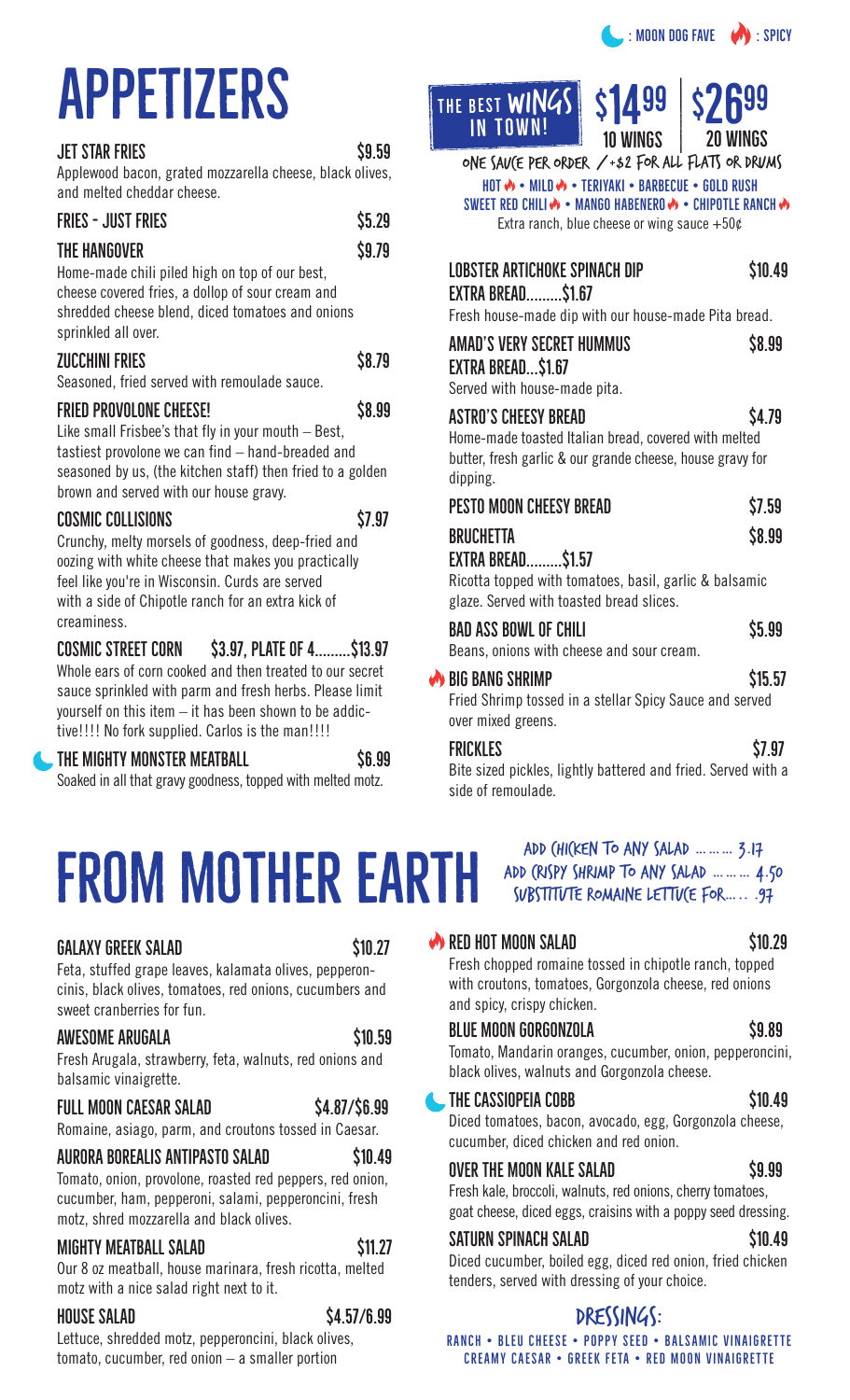

ALL OF OUR FOOD IS MADE TO ORDER AND AS FRESH AND NATURAL AS WE (AN GET, SO IT MIGHT NOT BE AS QUI(K AS YOU MIGHT BE USED TO. IF THE PLA(E IS SLAMMED, IT (OULD BE 30, 40, 50 MINUTES FOR FOOD. SO RELAX, (HILL, THE FOOD IS (OOKING. AND IF YOU ARE NOT HAPPY WITH ANYTHING, PLEASE LET US TRY TO MAKE YOU HAPPY BEFORE YOU LEAVE!

### PICK A PIE

### **CHICAGO STUFFED PIZZA PIE**

Please allow 25-30 min. to bake, Longer if we are busy

| $10''$ (SERVES 2-3) |
|---------------------|
| \$13.99             |
| \$2.57              |
| \$2.97              |
|                     |

### **NEW YORK THIN AND CRISPY PIE**

|                     | 10''           | $\mathbf{M}^{\prime\prime}$ | 16''  |
|---------------------|----------------|-----------------------------|-------|
| <b>CHEESE</b>       | $$10.97$ 13.99 |                             | 15.59 |
| <b>EACH TOPPING</b> | \$1.27         | 2.27                        | 2.57  |
| <b>EACH GOURMET</b> | \$1.77         | 2.97                        | 3.49  |

### TOP IT OFF

### **MEAT TOPPINGS**

BEEF . SAUSAGE . PEPPERONI . HAM . SALAMI . SLICED MEAT BALLS . BACON . ANCHOVIES

### **FRUIT & VEGGIE TOPPINGS**

TOMATOES • MUSHROOMS • FRESH GARLIC • GREEN PEPPERS • JALAPEÑO PEPPERS COCONUT • PINEAPPLE • BLACK OLIVES • BROCCOLI • SPINACH • HOT CHERRY PEPPERS **BANANA PEPPERS • GREEN OLIVES • RED ONIONS • FRESH BASIL • CRANBERRY** 

### **GOURMET TOPPINGS**

ARTICHOKES • SUN DRIED TOMATO • KALAMATA OLIVES • ROASTED RED PEPPERS EGGPLANT • GRILLED CHICKEN • FETA • GORGONZOLA • CHEDDAR • FRESH MOZZARELLA FRESH RICOTTA • SWISS • GOAT CHEESE • GOUDA • PULLED PORK

GONE VEGAN ON US? YOU CAN VEGANIZE ANY PIE IN THE HOUSE WE HAVE VEGAN CHEESE !!! 10" - \$1.97 • 14" - \$2.67 • 16" - \$3.97 OR CHICAGO STYLE \$3.97

GLUTEN FREE (RUST 10" CRUST, +\$2.50 UPCHARGE

(AVLIFLOWER (RVST 10" CRUST, +\$2.50 UPCHARGE

# SLICE OF CHEESE PIZZA \$3.27<br>REGULAR TOPPINGS 65¢ EACH • GOURMET 95¢ EACH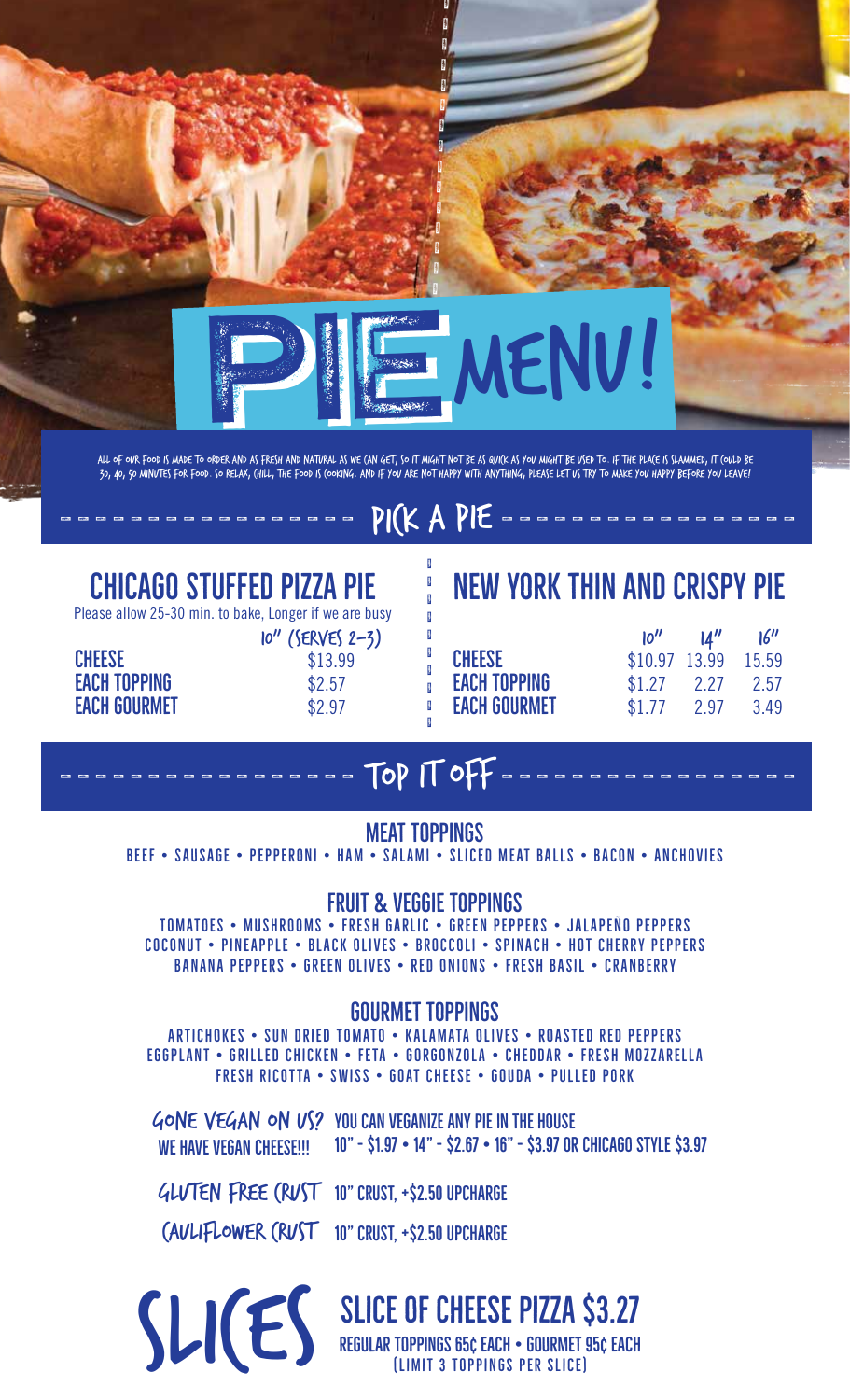

### THE PURPLE MOON 01

Eggplant, fresh mushrooms, fresh tomato, garlic, sliced sausage over our traditional pizza sauce. When it comes out we put dollops of our fresh ricotta on top.

|                      | 10''    | $\mathbf{14}^{\prime\prime}$ | 16''    |
|----------------------|---------|------------------------------|---------|
| <b>NEW YORK THIN</b> | \$14.67 | \$22.37                      | \$24.99 |
| CHICAGO              | \$22.67 | $\overline{\phantom{a}}$     | -       |

### BARK AT THE MOON BBQ O<sub>2</sub>

Diced fire roasted BBQ chicken, red onion, diced pineapple, smoked gouda with a barbecue base and our famous blended motz.

|                      | 10''    | 14''                     | 16''    |
|----------------------|---------|--------------------------|---------|
| <b>NEW YORK THIN</b> | \$13.97 | \$22.57                  | \$23.79 |
| <b>CHICAGO</b>       | \$21.89 | $\overline{\phantom{a}}$ | -       |

### APOLLO'S GREEK ODYSSEY O3

Marinara, fresh spinach, fresh garlic, red onion, Kalamata olives, fresh tomato, mozzarella, authentic Greek feta cheese, and the famous blended motz.

|                      | 10''    | $\mathbf{14}^{\prime\prime}$ | 16''    |
|----------------------|---------|------------------------------|---------|
| <b>NEW YORK THIN</b> | \$14.59 | \$22.37                      | \$24.27 |
| CHICAGO              | \$2247  | $\overline{\phantom{a}}$     |         |

### HUMMUS HUMMUS O4

Our Lebanese friends said "just do it"– hummus, olive oil, artichokes, fresh garlic, fresh tomatoes, mushrooms & the famous blended motz, topped with XXX virgin olive oil.

|               | 10''    | 14''                     | 16''                     |
|---------------|---------|--------------------------|--------------------------|
| NEW YORK THIN | \$13.87 | \$20.37                  | \$23.37                  |
| CHICAGO       | \$21.57 | $\overline{\phantom{a}}$ | $\overline{\phantom{a}}$ |

### THE HAWAIIAN FARMER Ŝ

Diced ham, chunks of fresh pineapple, special blended cheese and shredded coconut for some Don Ho flair.

|                      | 10''    | $\mathcal{U}''$          | 16''    |
|----------------------|---------|--------------------------|---------|
| <b>NEW YORK THIN</b> | \$13.57 | \$18.37                  | \$19.97 |
| <b>CHICAGO</b>       | \$21.97 | $\overline{\phantom{0}}$ | -       |

### THE AGITATED HAWAIIAN FARMER O<sub>6</sub>

Sliced hot cherry peppers, diced ham, chunks of fresh pineapple, the special blended cheese and shredded coconut. Fun after morning coffee.

|                      | 10''    | 14''                     | 16''                     |
|----------------------|---------|--------------------------|--------------------------|
| <b>NEW YORK THIN</b> | \$13.77 | \$19.27                  | \$21.77                  |
| CHICAGO              | \$22.37 | $\overline{\phantom{a}}$ | $\overline{\phantom{0}}$ |

### ORION'S BELT BLT

A real out of this world experience, applewood bacon, mozzarella, some homemade Ranch as the base, Bake it ……. THEN we add fresh lettuce, tomato and a drizzle of house cold ranch over top. **OF PRION'S BELT BLT**<br>A real out of this world experience, applewood bacon,<br>mozzarolla, some bomomade Banch as the base. Bake it

|                      | 10''    | 14''                     | 16''    |
|----------------------|---------|--------------------------|---------|
| <b>NEW YORK THIN</b> | \$13.59 | \$20.97                  | \$22.37 |
| <b>CHICAGO</b>       | \$21.77 | $\overline{\phantom{a}}$ | -       |

### GOAT, WITH FULL MOON PRESENTATION 08

(or the #8) Atop a pesto base, hand selected and sliced prosciutto de Parma, fresh sweet goat cheese, baked to crispy excellence. We top with cold, fresh diced tomatoes, baby leaf spinach, fresh basil, dressed with balsamic glaze and XXX virgin olive oil. Gotta love it...

|               | 10''    | $\mathbf{M}''$ | 16''    |
|---------------|---------|----------------|---------|
| NEW YORK THIN | \$15.27 | \$23.27        | \$25.27 |

### $\parallel$  the Big dipper 09

Real special sauce, seasoned ground beef, bacon, cheddar, motz, onions and pickles – then we add fresh lettuce & tomato. It's a burger??? It's a pie??? Its good!!!

|                      | 10''    | 14''    | 16''    |
|----------------------|---------|---------|---------|
| <b>NEW YORK THIN</b> | \$13.77 | \$20.77 | \$22.79 |

### POPE OF GREENWICH VILLAGE 10

Okay, we borrowed the name cause its so cool… – Fresh tomato, fresh mozzarella, fresh basil, garlic, mozzarella and pesto – "A Delight" to see and eat.

|                      | 10''    | $\mathcal{U}''$ | 16''    |
|----------------------|---------|-----------------|---------|
| <b>NEW YORK THIN</b> | \$13.39 | \$20.99         | \$22.97 |

### THE MOTHER NATURE 11

Fried eggplant, black olives, tomato, red onion, artichokes, garlic, spinach, blended motz and parm Romano cheese, all the fresh vegies needed to be healthy.

|                      | 10''    | 14''                     | 16''                     |
|----------------------|---------|--------------------------|--------------------------|
| <b>NEW YORK THIN</b> | \$14.89 | \$22.29                  | \$24.87                  |
| <b>CHICAGO</b>       | \$22.39 | $\overline{\phantom{0}}$ | $\overline{\phantom{0}}$ |

### THE ORACLE"-A SPARTAN FEAST **12**

Tzatziki sauce as a base, real Gyro meat, blended motz, diced onion, fresh tomatoes and garlic – then add fresh lettuce and with a side of Tzatziki Sauce.

|               | 10''    | $\mathcal{U}''$ | 16''    |
|---------------|---------|-----------------|---------|
| NEW YORK THIN | \$14.29 | \$21.97         | \$23.29 |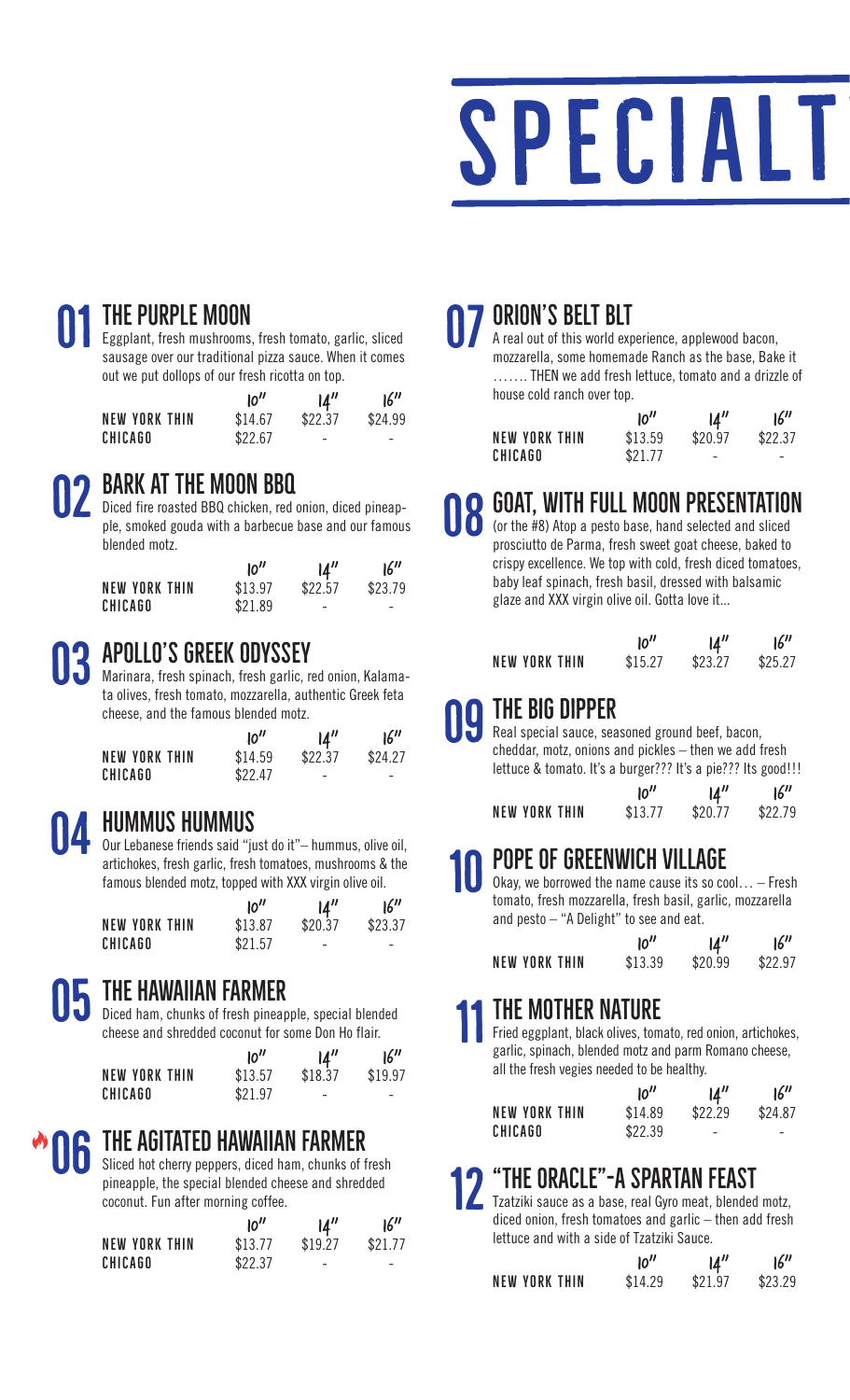

### Ř PILAR'S KEY WEST CUBAN

Real Cuban mustard sauce, pulled pork, ham, garlic, Swiss cheese, motz and chopped pickles. It's a Cuban pizza- Got it. (PILAR ???)

|                      | 10''    | $\mathcal{U}''$ | 16''    |
|----------------------|---------|-----------------|---------|
| <b>NEW YORK THIN</b> | \$14.29 | \$21.57         | \$23.29 |
| <b>CHICAGO</b>       | \$21.97 | -               | -       |

### 14

### THE MOON DOG MEATEOR

Beef, sliced sausage, pepperoni, ham, sliced meatballs, bacon & double cheese. Obviously not a vegetarian pizza.

|               | 10''    | 14''                     | 16''                     |
|---------------|---------|--------------------------|--------------------------|
| NEW YORK THIN | \$15.77 | \$22.99                  | \$25.99                  |
| CHICAGO       | \$26.00 | $\overline{\phantom{0}}$ | $\overline{\phantom{0}}$ |

### Ŝ SPACE TRASH

Ham, beef, garlic, green peppers, bacon, pineapple, black olives, pepperoni, onions, tomato, and that special blended cheese.

|                | 10''    | $\mathbf{14}^{\prime\prime}$ | 16''    |
|----------------|---------|------------------------------|---------|
| NEW YORK THIN  | \$15.77 | \$23.27                      | \$26.27 |
| <b>CHICAGO</b> | \$26.00 | -                            | -       |

### 16 THE MILKY WAY

All natural fresh whole-milk ricotta, some cream and olive oil, roasted garlic, fresh spinach and diced tomatoes with motz and parm cheese. (It's a white pie)

|               | 10''    | $\mathbf{14}^{\prime\prime}$ | 16''                     |
|---------------|---------|------------------------------|--------------------------|
| NEW YORK THIN | \$13.67 | \$19.24                      | \$22.29                  |
| CHICAGO       | \$21.77 | $\overline{\phantom{a}}$     | $\overline{\phantom{a}}$ |

### 17 THE PHEONIX. BUFFALO CHICKEN PIZZA

Chipotle Ranch, motz, gorgonzola, red onion, crispy buffalo chicken pieces and topped off w/ a spiral of buffalo sauce...Like a fire ball of hot love for your mouth.

|               | 10''    | $\mathcal{U}''$ | 16''    |
|---------------|---------|-----------------|---------|
| NEW YORK THIN | \$13.89 | \$21.79         | \$23.29 |
| CHICAGO       | \$21.99 | -               | -       |

### 18 PLANET PIGGY

Red onion, motz, Latin cheddar blend, real carnitas, some garlic, our house mango habeñero sauce, diced tomatoes. Topped with fresh cilantro…. This piggy can fly?

|               | 10''    | $\mathcal{U}''$ | 16''    |
|---------------|---------|-----------------|---------|
| NEW YORK THIN | \$14.79 | \$22.47         | \$24.39 |

### 19 HOLY MAC N CHEESE, BAT MAN

Ya, we put mac and cheese on a pizza, add some bacon, and some garlic toasted bread crumbs and then bake that bad boy till it's perfect.

|                      | 10''    | 14''    | 16''                     |
|----------------------|---------|---------|--------------------------|
| <b>NEW YORK THIN</b> | \$13.29 | \$21.99 | \$23.77                  |
| <b>CHICAGO</b>       | \$21.79 |         | $\overline{\phantom{a}}$ |

### 20 SHROOM MY SHROOM

Light garlic and olive oil, rosemary, mushrooms, sliced sausage covered with motz cheese. Topped with fresh arugula and balsamic glaze.

|                      | 10''    | 14"     | 16''    |
|----------------------|---------|---------|---------|
| <b>NEW YORK THIN</b> | \$13.79 | \$21.99 | \$23.77 |

### 21 THE CHICKEN NATURAL

On a garlic and oil base diced chicken, spinach, fresh mushrooms, garlic, whole cherry tomatoes and motz... Naturally good.

|               | 10''    | 14''    | 16''    |
|---------------|---------|---------|---------|
| NEW YORK THIN | \$13.77 | \$21.79 | \$23.49 |

### Ŗ THE ORIGINAL MARGARITA

Tomato sauce and fresh garlic, baked for 10 min then we remove it from the oven, add slices of fresh motz, bake another 5 minutes. We take it out, add chopped tomato, fresh basil and drizzle it with extra virgin olive oil.

|                      | 10''    | 14''    | 16''    |
|----------------------|---------|---------|---------|
| <b>NEW YORK THIN</b> | \$12.79 | \$20.49 | \$22.19 |

### Ř PHILLY CHEESESTEAK

It's a Philly Cheesesteak, No it's A Pizza! Tasty layers of steak, grilled yellow onion, grilled green peppers, mushrooms, and cheese sauce topped with shredded mozzarella.

|                      | 10''    | $\mathbf{14}^{\prime\prime}$ | 16''                     |
|----------------------|---------|------------------------------|--------------------------|
| <b>NEW YORK THIN</b> | \$14.87 | \$22.29                      | \$23.99                  |
| CHICAGO              | \$23.99 | $\overline{\phantom{a}}$     | $\overline{\phantom{a}}$ |

### 24 BIG BANG SHRIMP PIZZA

Diced roasted pepper, diced red onion, and shredded mozzarella topped with shredded lettuce and crispy fried shrimp tossed in a stellar spicy sauce.

|                      | 10''    | 14''    | 16''    |
|----------------------|---------|---------|---------|
| <b>NEW YORK THIN</b> | \$14.99 | \$22.57 | \$24.59 |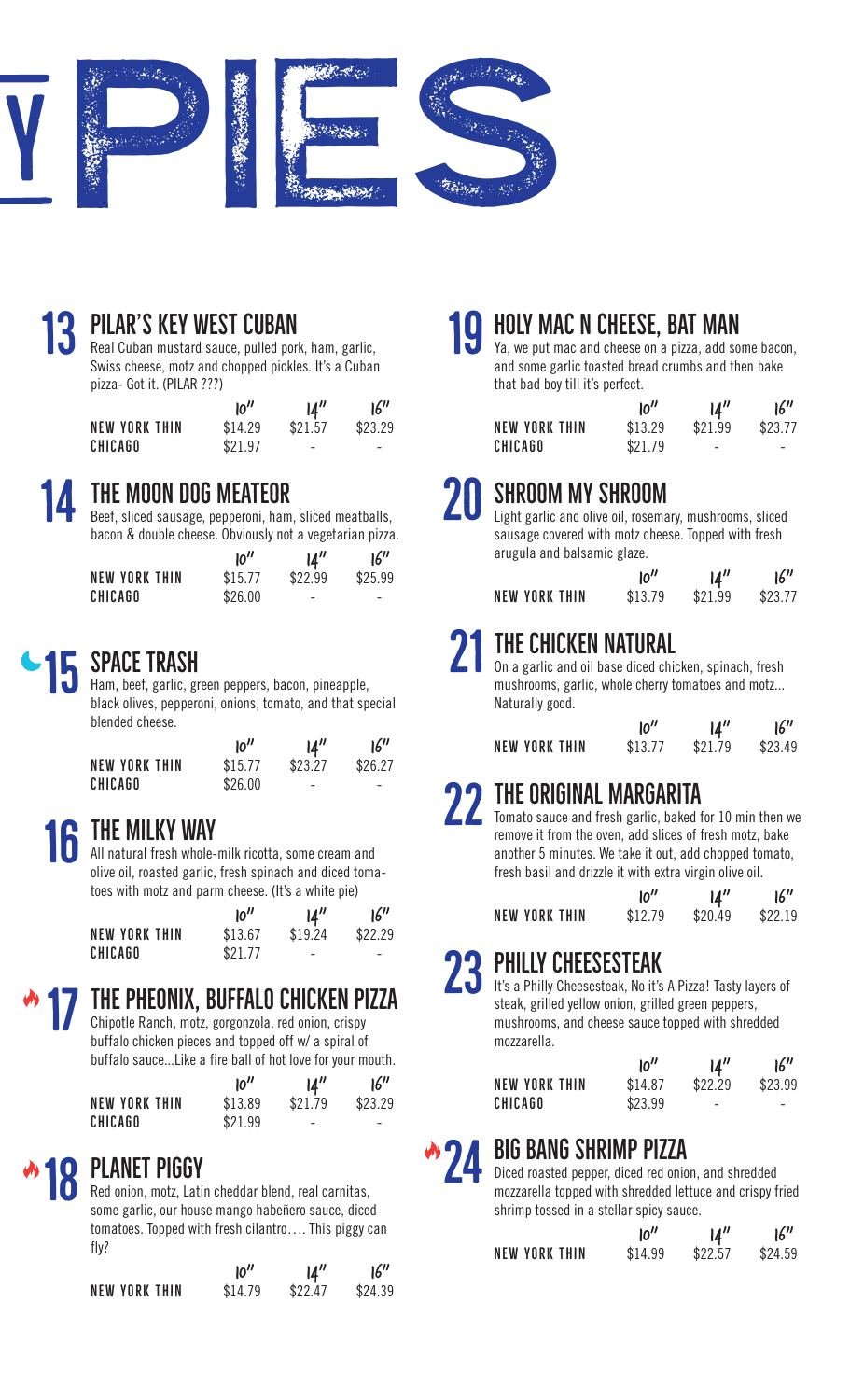# BUD O **MOON** DOG'S

LOBSTER MAC N' CHEESE..........18.59 Lobster, real cream, our best cheeses, al

dente pasta.

. JOHNNY'S ALFREDO....................16.49 40% heavy cream, fresh garlic, butter, the secret 3 cheese blend, some white pepper tossed in al dente pasta. add grilled or  $F$ RIED  $(HI$ (KEN ... 3.17 add crispy shrimp…4.50

### FARMER DAVE'S CHICKEN

3\$50Šś Tender butterflied chicken, hand pounded, coated in breadcrumbs, covered in gravy & baked to perfection. Served with a side of spaghetti.

BOW TIE A LA VODKA..................16.69 Top Shelf, Flamed 3 feet high, Garlic sliced Prosciutto, and diced Roma tomatoes all tossed in a velvety pink sauce.

### MIMI'S OLD SCHOOL

/\$6\$\*1\$Šš Fresh ricotta, lightly seasoned ground beef, 5 different cheeses, fluffy lasagna noodles.

LEGO MY EGGPLANT.......................16.99 Double stacked, hand dipped, lightly fried eggplant topped off with gravy & shredded mozzarella. Served with spaghetti.

### SPAGHETTI AND MONSTER

0(\$7%\$//Şŗ A flavorful blend of beef and pork rolled with 2 different cheeses and herbs. Served on al dente pasta and gravy.

### 0\$1,&277,Şś

Fresh ricotta, spinach, garlic rolled in fresh pasta, baked on top of fresh eggplant covered in marinara & motz.

### THE HOT MESS...........................14.87

Home-made chili beans over spaghetti, then piled with four blends of cheese, topped with sour cream, chopped onion and tomato.

### $ADD A SALAD - $297$

# \$1099 SUBS & PANINIS

**AVO LOVE** Turkey, provolone, bacon, sliced avocado and spread with fig jam. Panini only.

MIGHTY MEATBALL PARM It's our meatball parm sub. 8 oz meatballs – sauce it and cheese it and toast it. Sub only.

**BIG CITY CHUCKS NEW YORK CHEESE STEAK** Served with cheese sauce, American cheese, peppers, onions & mushrooms. Sub Only.

NEIDERMEYER'S PURPLE PERFECTION Fried eggplant, sauce and motz. Sub Only.

TITAN TURKEY PANINI Turkey, Pears, Brie, Baby Arugula, and spread with Balsamic Aioli. Panini only.

LUNAR ECLIPSE Turkey, fresh mozzarella, roasted red peppers, and sun-dried tomato pesto aioli. Panini only. APOLLO'S GYRO House-made pita bread, Gryo meat, red onion, lettuce, tomato & Tzatziki sauce. j

THE COOS-COOS BUSTEMONTE CUBAN Sliced pork, pickles, swiss, ham and mustard sauce. Panini only.

THE FARMINGDALE EXPERIENCE Italian breaded chicken, house gravy, motz. Sub only.

THE GOOD FELLA PANINI Ham, Genoa salami, pepperoni, provolone, lettuce, tomato, red onion, roasted peppers, oil and vinegar. Panini only.

THE CELESTIAL GARDEN Fried eggplant, mushrooms, roasted red peppers, spinach, fresh mozzarella, hummus, balsamic glaze. Panini only.

### ADD  $FNES - S275$ ADD HOUSE SALAD/SMALL (AESAR - \$337